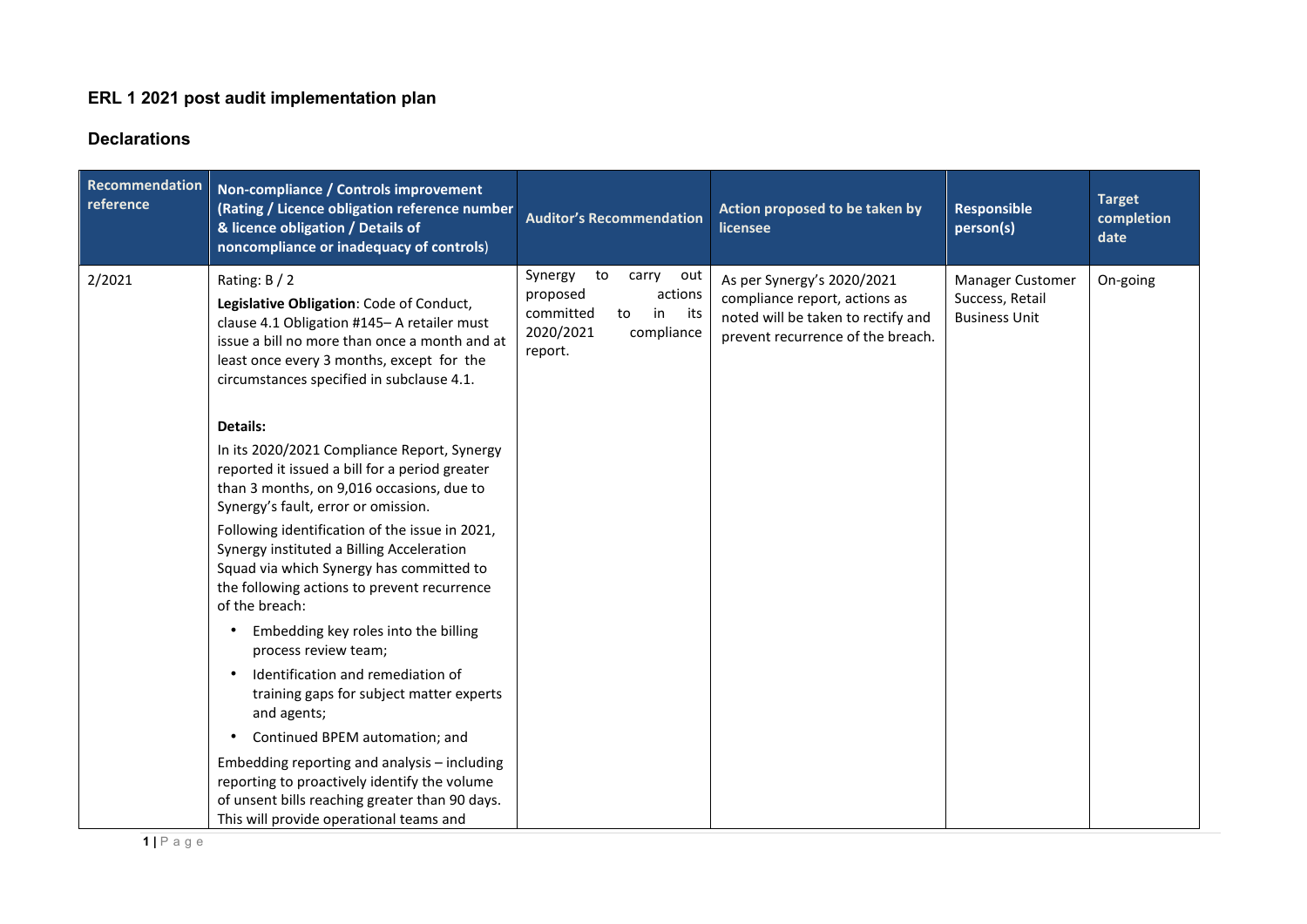| Recommendation<br>reference | Non-compliance / Controls improvement<br>(Rating / Licence obligation reference number<br>& licence obligation / Details of<br>noncompliance or inadequacy of controls)                                                                                                                                                                                                                                                                                                                                                                                                                                                                                                                                                                                                                                                                                                                                                                                                                                                                                | <b>Auditor's Recommendation</b>                                                                                                                                                                                                                                                                    | Action proposed to be taken by<br>licensee                                                                                                                                                                                                                                                                                                                                                                                                                                                                                                                                                                                    | <b>Responsible</b><br>person(s)                             | <b>Target</b><br>completion<br>date |
|-----------------------------|--------------------------------------------------------------------------------------------------------------------------------------------------------------------------------------------------------------------------------------------------------------------------------------------------------------------------------------------------------------------------------------------------------------------------------------------------------------------------------------------------------------------------------------------------------------------------------------------------------------------------------------------------------------------------------------------------------------------------------------------------------------------------------------------------------------------------------------------------------------------------------------------------------------------------------------------------------------------------------------------------------------------------------------------------------|----------------------------------------------------------------------------------------------------------------------------------------------------------------------------------------------------------------------------------------------------------------------------------------------------|-------------------------------------------------------------------------------------------------------------------------------------------------------------------------------------------------------------------------------------------------------------------------------------------------------------------------------------------------------------------------------------------------------------------------------------------------------------------------------------------------------------------------------------------------------------------------------------------------------------------------------|-------------------------------------------------------------|-------------------------------------|
|                             | managers visibility over any backlogs and<br>completed billing activity with improved<br>forecasting capability.                                                                                                                                                                                                                                                                                                                                                                                                                                                                                                                                                                                                                                                                                                                                                                                                                                                                                                                                       |                                                                                                                                                                                                                                                                                                    |                                                                                                                                                                                                                                                                                                                                                                                                                                                                                                                                                                                                                               |                                                             |                                     |
| 6/2021                      | Rating: $B / 2$<br>Legislative Obligation: Code of Conduct,<br>clause 5.6(5), obligation $#196 -$ If a residential<br>customer has been assessed as being in<br>financial hardship, a retailer must<br>retrospectively waive any late payment fee<br>charged to this customer's last bill prior to the<br>assessment being made.<br>Details:<br>It was noted that Synergy will waive a<br>customer's late payment fee if the customer<br>is assessed as being in financial hardship and<br>when a dunning lock is placed on an account<br>in SAP CRM, no further late payment fees will<br>be charged. Should late payments fees<br>already be on an account, the agent will<br>manually waive the fees.<br>Sample testing of residential customers in<br>financial hardship during the audit period<br>noted in one instance, the customer did not<br>have their late payment fee waived by<br>Synergy. It was noted by the Team Leader<br>Financial Hardship that this was the result of<br>agents not following the required<br>documented process. | Synergy to consider the<br>following:<br>• Conducting a root cause<br>analysis of the cause of<br>the error in the sample<br>tested; and<br>• Implementing<br>system<br>controls which automate<br>the late payment fee<br>waiver when a customer<br>is flagged as being in<br>financial hardship. | Synergy agrees to complete<br>analysis to determine the root<br>cause of the non-compliance.<br>Synergy currently has system<br>controls in place which automates<br>the waiver of a late payment fee<br>for customers in hardship,<br>however these controls have<br>limitations when the fee is on an<br>invoice that is due to be issued.<br>Synergy will review the current<br>controls and investigate if any<br>enhancements can be made to<br>strengthen the control.<br>In addition, Synergy will remind all<br>agents of the documented process<br>and the compliance requirements<br>for clause 5.6(1) of the Code. | Manager Customer<br>Success, Retail<br><b>Business Unit</b> | 30 November<br>2021                 |